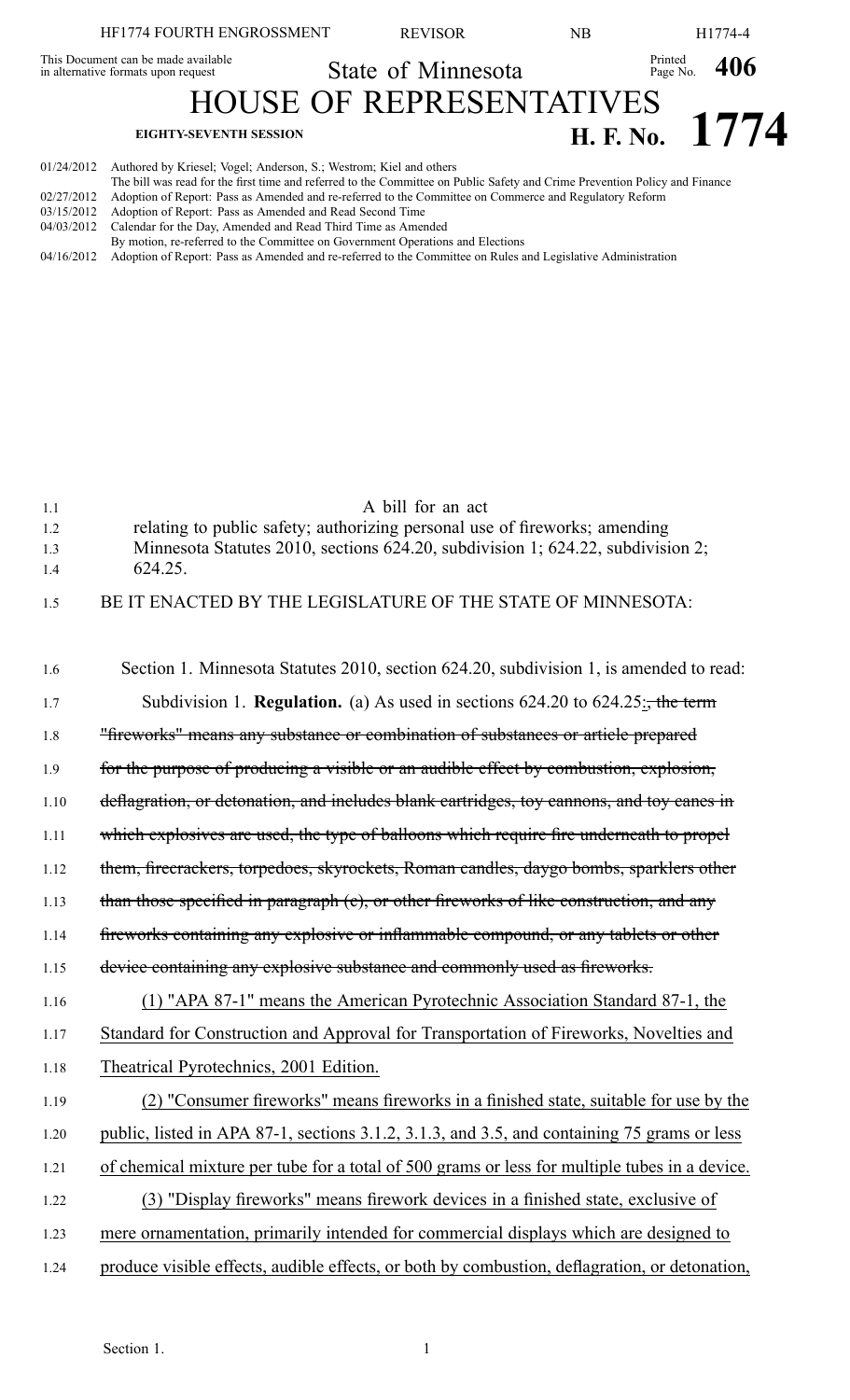HF1774 FOURTH ENGROSSMENT REVISOR NB H1774-4

| 2.1  | including but not limited to salutes containing more than 130 milligrams of explosive                     |
|------|-----------------------------------------------------------------------------------------------------------|
| 2.2  | composition, aerial shells containing more than 40 grams of chemical composition                          |
| 2.3  | exclusive of light charge and other exhibition display items that exceed the limits                       |
| 2.4  | contained in the APA 87-1 Standard for consumer fireworks and does not include any toy                    |
| 2.5  | pistols, toy guns, paper caps, sparklers, or novelties.                                                   |
| 2.6  | (4) "Fireworks" means any device intended to produce visible effects, audible                             |
| 2.7  | effects, or both by combustion, deflagration, or detonation, and includes display fireworks.              |
| 2.8  | Fireworks does not include sparkling devices, novelties, the atrical pyrotechnic articles,                |
| 2.9  | or consumer fireworks.                                                                                    |
| 2.10 | (5) "Novelties" means devices containing small amounts of pyrotechnic composition                         |
| 2.11 | listed in APA 87-1, sections 3.2, 3.3, and 3.4, and includes sparklers, snakes and glow                   |
| 2.12 | worms, smoke devices, or trick noisemakers which include paper streamers, party                           |
| 2.13 | poppers, string poppers, snappers, drop pops, each consisting of not more than 25/100                     |
| 2.14 | grains of explosive mixture, toy pistols, toy guns, in which paper caps containing 25/100                 |
| 2.15 | grains or less of explosive compound are used and toy pistol caps which contain less                      |
| 2.16 | than 20/100 grains of explosive mixture.                                                                  |
| 2.17 | (6) "Sparkling devices" means ground-based or handheld devices that produce a                             |
| 2.18 | shower of sparks and are listed in APA 87-1, sections 3.1.1 and 3.5, and includes fountains,              |
| 2.19 | torches, wheels, ground spinners, flitter sparklers, toy smoke devices, and sparklers.                    |
| 2.20 | (b) The term "fireworks" shall not include toy pistols, toy guns, in which paper caps                     |
| 2.21 | containing 25/100 grains or less of explosive compound are used and toy pistol caps                       |
| 2.22 | which contain less than 20/100 grains of explosive mixture. The use of sparkling devices,                 |
| 2.23 | novelties, or consumer fireworks is not permitted on public property.                                     |
| 2.24 | (e) The term also does not include wire or wood sparklers of not more than 100                            |
| 2.25 | grams of mixture per item, other sparkling items which are nonexplosive and nonaerial                     |
| 2.26 | and contain 75 grams or less of chemical mixture per tube or a total of 500 grams or less                 |
| 2.27 | for multiple tubes, snakes and glow worms, smoke devices, or trick noisemakers which                      |
| 2.28 | include paper streamers, party poppers, string poppers, snappers, and drop pops, each                     |
| 2.29 | consisting of not more than twenty-five hundredths grains of explosive mixture. The use                   |
| 2.30 | of items listed in this paragraph is not permitted on public property. This paragraph does                |
| 2.31 | not authorize the purchase of items listed in it by persons younger than 18 years of age.                 |
| 2.32 | The age of a purchaser of items listed in this paragraph must be verified by photographic                 |
| 2.33 | identification.                                                                                           |
| 2.34 | $\left(\frac{d}{d}\right)$ (c) A local unit of government may impose an annual license fee for the retail |
| 2.35 | sale of items authorized under paragraph (e) consumer fireworks. The annual license                       |

2.36 fee of each retail seller that is in the business of selling only the items authorized under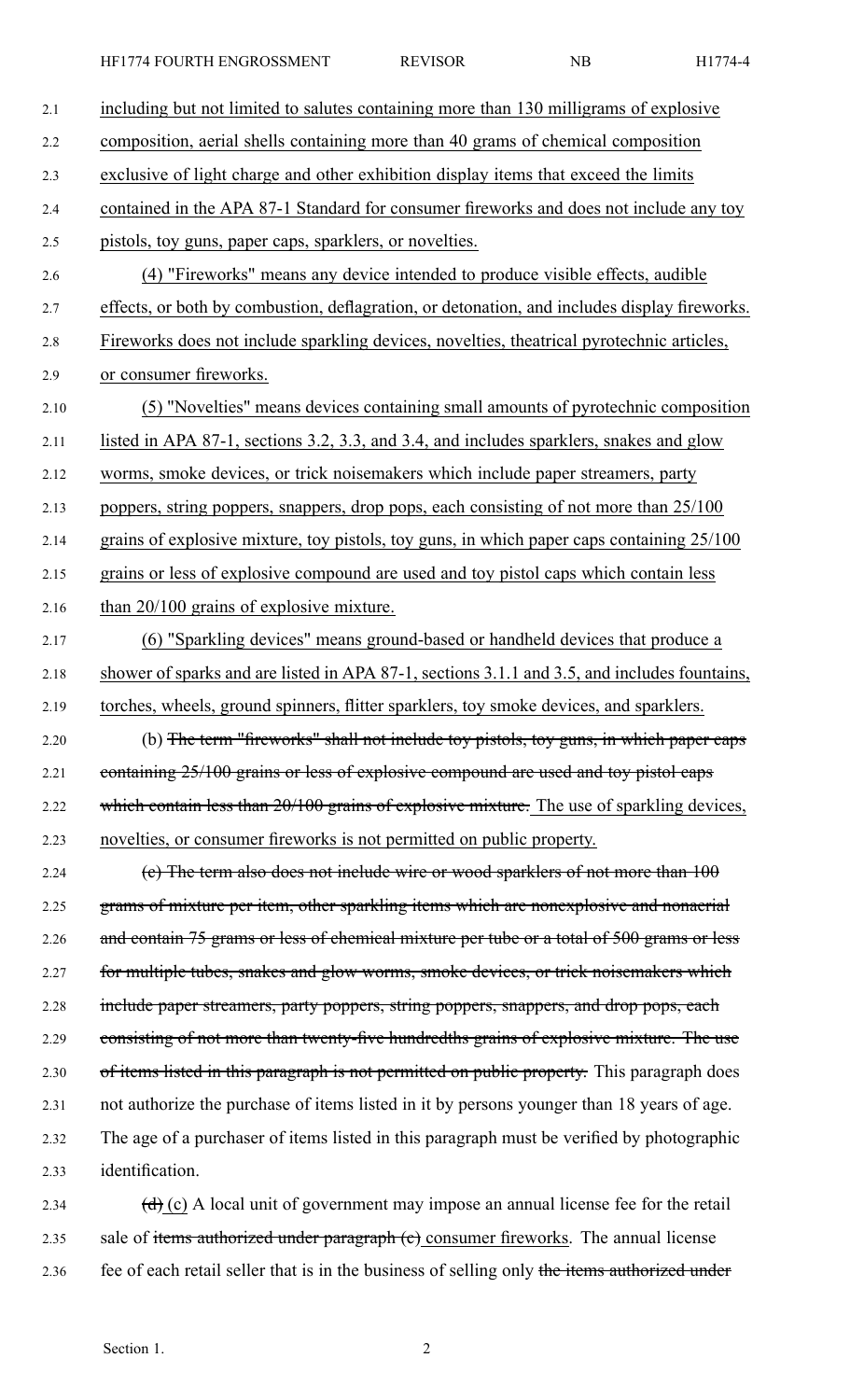| 3.1  | <b>paragraph (c)</b> consumer fireworks may not exceed \$350, and the annual license of each             |
|------|----------------------------------------------------------------------------------------------------------|
| 3.2  | other retail seller selling consumer fireworks may not exceed \$100. A local unit of                     |
| 3.3  | government may not:                                                                                      |
| 3.4  | (1) impose any fee or charge, other than the fee authorized by this paragraph, on the                    |
| 3.5  | wholesale or retail sale of items authorized under paragraph (e) consumer fireworks;                     |
| 3.6  | (2) impose any permit, license, fee, or charge on the retail or wholesale sale of                        |
| 3.7  | sparkling devices or novelties;                                                                          |
| 3.8  | (3) prohibit or restrict the sale or display of items consumer fireworks, novelties,                     |
| 3.9  | and sparkling devices for from any permanent or temporary retail sale authorized                         |
| 3.10 | under paragraph (c) that comply structure that complies with National Fire Protection                    |
| 3.11 | Association Standard 1124 ( $\frac{2003}{2006}$ edition), except as provided in paragraph (d); or        |
| 3.12 | $\left(\frac{1}{2}\right)$ (4) impose on a retail seller any financial guarantee requirements, including |
| 3.13 | bonding or insurance provisions, containing restrictions or conditions not imposed on the                |
| 3.14 | same basis on all other business licensees.; or                                                          |
| 3.15 | (5) enact any ordinance, rule, or regulation that prohibits, limits, or restricts the                    |
| 3.16 | wholesale or retail sale of sparkling devices and novelties.                                             |
| 3.17 | (d) A local unit of government may impose reasonable restrictions on the hours of                        |
| 3.18 | operation and location of retailers licensed to sell consumer fireworks under this section.              |
| 3.19 | <b>EFFECTIVE DATE.</b> This section is effective June 1, 2012, and applies to crimes                     |
| 3.20 | committed on or after that date.                                                                         |
|      |                                                                                                          |
| 3.21 | Sec. 2. Minnesota Statutes 2010, section 624.22, subdivision 2, is amended to read:                      |
| 3.22 | Subd. 2. Operator certification requirements. (a) An applicant to be a supervising                       |
| 3.23 | operator of a fireworks display of display fireworks shall meet the requirements of this                 |
| 3.24 | subdivision before the applicant is certified by the state fire marshal.                                 |
| 3.25 | (b) An applicant must be at least 21 years old.                                                          |
| 3.26 | (c) An applicant must have completed a written examination, administered or                              |
| 3.27 | approved by the state fire marshal, and achieved a passing score of at least 70 percent.                 |
| 3.28 | The state fire marshal must be satisfied that achieving a passing score on the examination               |
| 3.29 | satisfactorily demonstrates the applicant's knowledge of statutes, codes, and nationally                 |
| 3.30 | recognized standards concerning safe practices for the discharge and display of fireworks.               |
| 3.31 | (d) An applicant shall apply in writing to the state fire marshal by completing and                      |
| 3.32 | signing an application form provided by the state fire marshal.                                          |
|      |                                                                                                          |
| 3.33 | (e) An applicant shall submit evidence of experience, which must include active                          |
| 3.34 | participation as an assistant or operator in the performance of at least five fireworks                  |